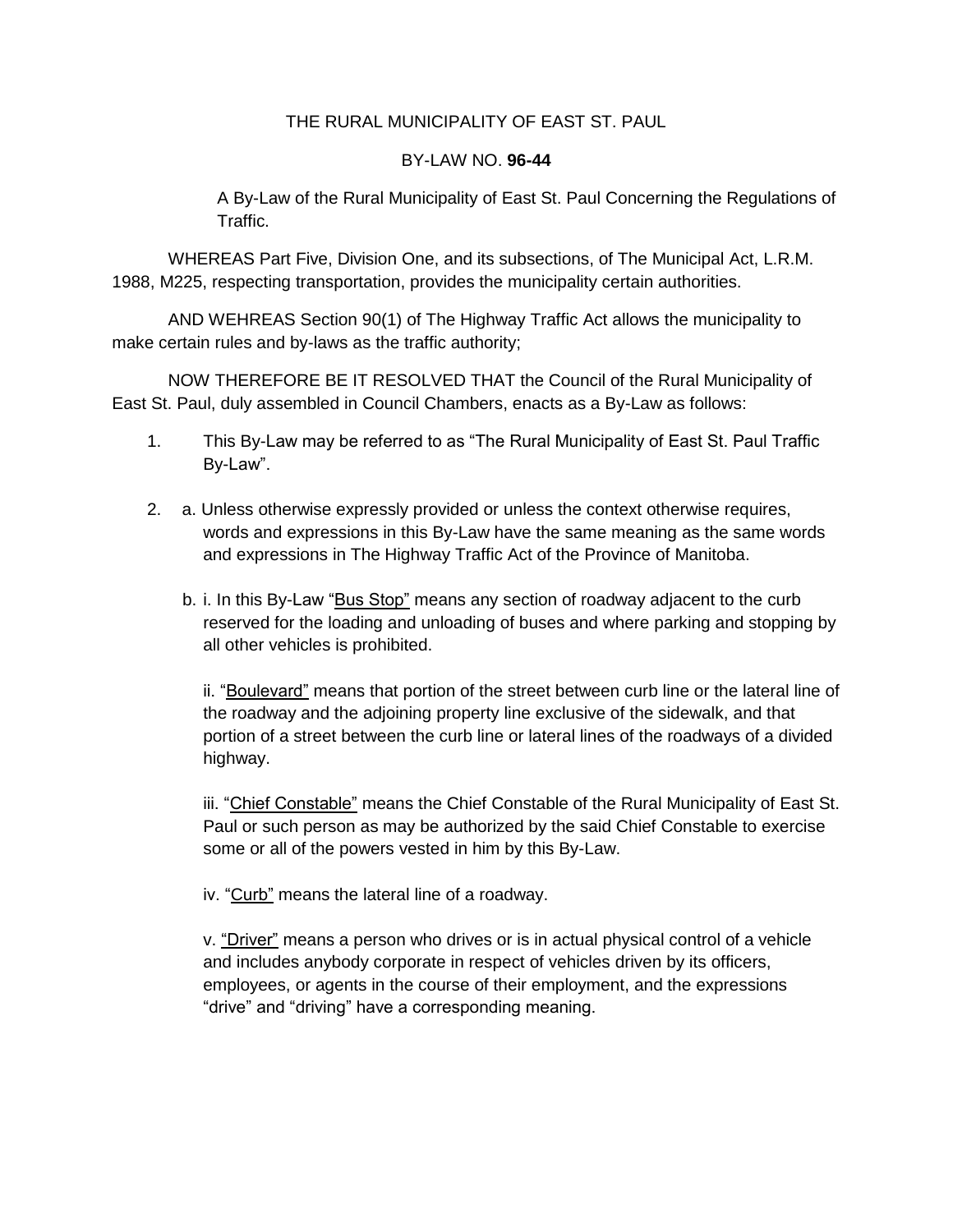vi. "Holiday" or "Public Holiday" includes New Year's Day, Good Friday, Victoria Day, Remembrance Day, the day set aside to celebrate the Queen's Birthday, Canada Day, Civic Holiday, Labour Day, Thanksgiving Day, Christmas Day and Boxing Day or any other day proclaimed as a holiday.

vii. "Parade" means any procession or body of pedestrians excepting members of Her Majesty's Armed Force, numbering more than thirty (30) standing, marching, or walking anywhere on a street, or any group of vehicles except a funeral procession or vehicles of Her Majesty's Armed Forces, numbering ten (10) or more stopped or moving anywhere on a street.

viii. Street" means a highway over which the Rural Municipality of East St. Paul has jurisdiction.

### 3. CAUSING OR PERMITTING OFFENCE

Any person who contravenes, fails to comply with, or permits a contravention of failure to comply with any provision of this By-Law is guilty of an offence.

### 4. SOLICITING RIDES PROHIBITED FROM ROADWAY

No person shall occupy a roadway for the purpose of soliciting a ride from the driver of a vehicle.

#### 5. COASTER, SKATEBOARDS, ETC., PROHIBITED ON ROADWAY

No person shall ride upon or use any coaster, skateboard, sleigh, skis, toy vehicles or similar device on a roadway.

#### 6. ARREST OF A PEDESTRIAN

Where a Peace Officer has reasonable grounds for believing that a pedestrian has committed or is committing a breach of the provisions of this By-Law that relate to pedestrian traffic, he may require the pedestrian to stop there and then to state correctly his name and address and to prove hi identity to the satisfaction of the Peace Officer.

7. If a pedestrian refuses or fails to stop and state correctly his name and address or so to prove his identity when so required, the Peace Officer may arrest him without warrant.

#### 8. PARADES

No person shall hold, take part in, or be a member of a parade unless: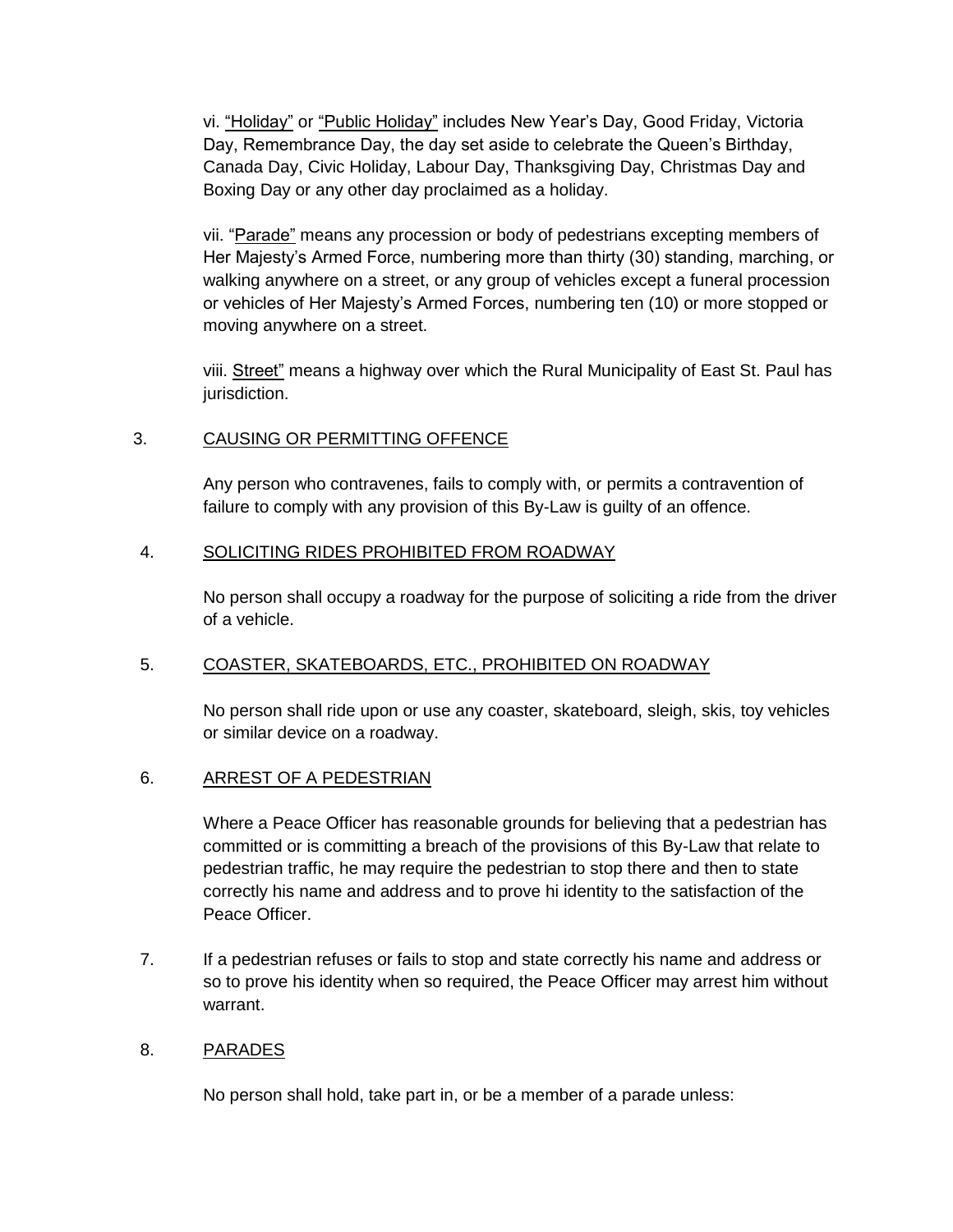- a. The parade is under the direction or control of a marshal or organizer; and
- b. The parade has been duly permitted by the Chief Constable.
- 9. A person desiring to hold a parade shall apply in writing to the Chief Constable for a permit therefore not less than forty eight hours before the time set for the commencement of the parade, and shall when making his request, specify the nature of the parade, the day and hour at which it is to be held, the places or formation and dispersal, the exact route to be followed, the estimated length of time for the parade to pass a given point and pay such sums of money as the Chief Constable shall require for the purpose of publishing due notice of the parade and such diversion of traffic as he shall deem necessary as a result thereof.
- 10. The Chief Constable may issue a permit for a parade subject to any directions he may impose as to time, marshalling and route to be followed and every such permit shall be issued subject to compliance with all by-laws of The Rural Municipality of East St. Paul. If there is any deviation from the terms under which the permit is issued or if any such directions be not complied with save as directed by the Chief Constable, the permit shall be void and of no effect.

### 11. MOVEMENT PROHIBITED THROUGH PARADES

Unless so directed by a Peace Officer, no person other than a driver of an ambulance travelling in an emergency or a police department vehicle or a fire department vehicle shall drive though a parade.

12. While a parade is in motion, pedestrians shall not walk through or into a parade.

# 13. INSTALLATION AND MAINTENANCE OF TRAFFIC CONTROL DEVICES

The Chief Constable or the authorized agent of said Chief or Council (hereinafter referred to as "The Traffic Authority") may place and maintain or cause to be placed and maintained all approved traffic control devices authorized by Council and may erect or place temporary traffic control devices.

#### 14. TEMPORARY TRAFFIC CONTOL DEVICES

The Traffic Authority shall place and maintain or cause to be placed and maintained approved temporary traffic control devices to prohibit or regulate traffic in an emergency or for the purposes of carrying our any authorized work on the street including street cleaning and snow removal operations or as authorized by the Chief Constable to insure orderly movement of traffic, to prevent injury or damage to persons or property, or to permit action in any emergency.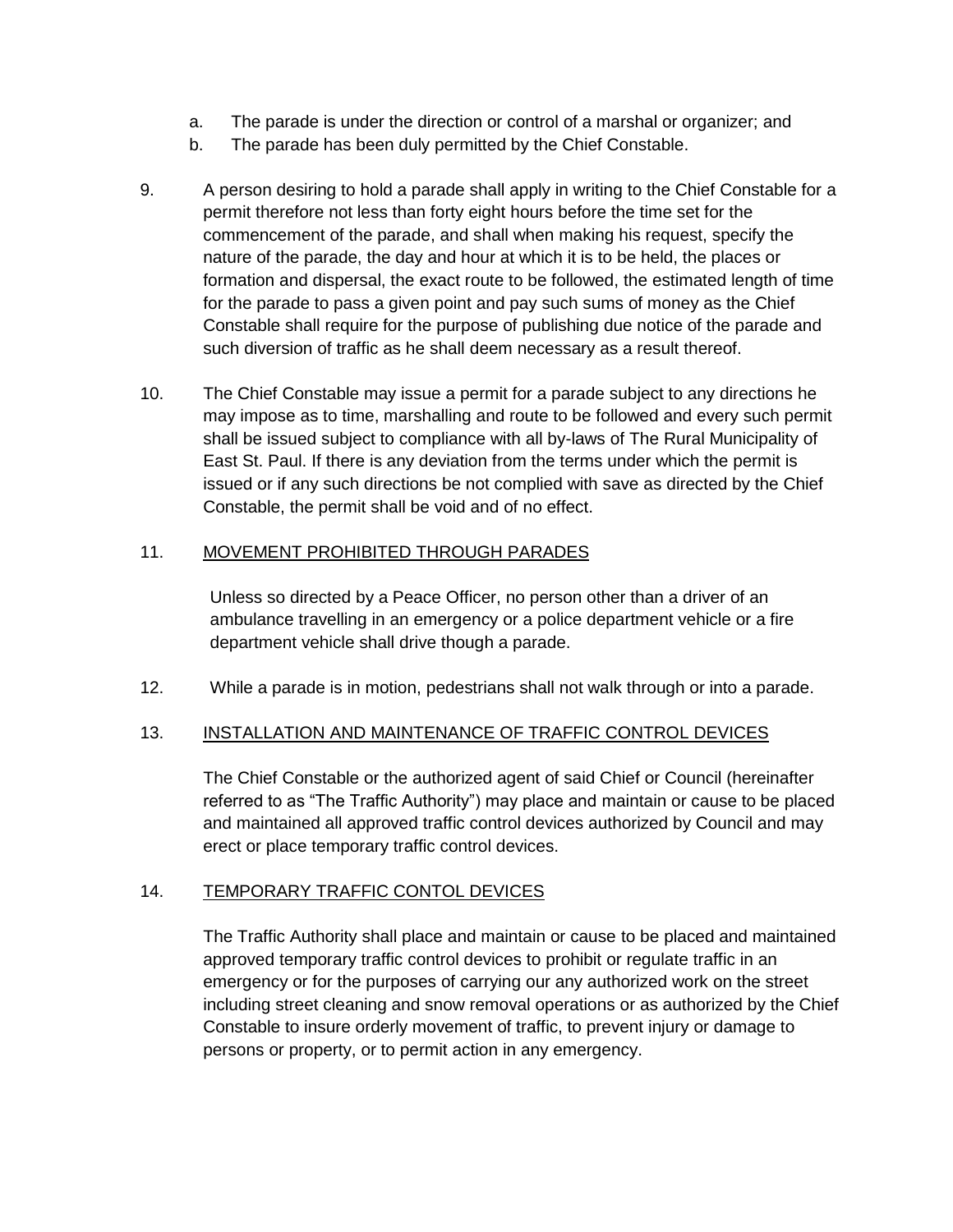15. Any person undertaking authorized work of any form within a street or in any way interfering with or obstructing the normal use of a street shall place and maintain temporary traffic control devices as prescribed in The Highway Traffic Act or as directed by the Traffic Authority.

### 16. SPRING WEIGHT RESTRICTIONS

The Traffic Authority shall place and maintain or cause to be placed and maintained temporary traffic control devices to limit the weights of vehicles operated upon streets and roads that do not have concrete pavements, during periods of the year when damage to such streets and roads would otherwise reasonably be expected to occur.

### 17. COMPLIANCE WITH TEMPORARY TRAFFIC CONTOL DEVICES

No person shall drive a vehicle on any street or portion of street that is barricaded or otherwise indicated as being closed to vehicular traffic.

18. Unless otherwise directed by a Peace Officer, pedestrians and drivers shall obey the direction, instruction, limitation, restriction, or prohibition of any applicable traffic sign, traffic control signal, marking, barrier, or device placed or maintained by the Traffic Authority for the purpose of regulating or prohibiting traffic, for highway construction, repair, maintenance, painting or any emergency.

# 19. METHOD OF PARKING

No person shall stop or park a vehicle on any street other than parallel with the curb, headed in the direction of vehicular traffic movement on that side of the street, with the curb side wheels of the vehicle within 450 mm of that curb, and a clear space of at least one (1) meter remaining ahead of and behind the vehicle.

#### 20. POLICE MARKING PARKED VEHICLES

A Peace Officer for the purpose of enforcing the provisions of this By-Law, or for any other by-law or regulation of The Rural Municipality of East St. Paul respecting the parking of vehicles, may place and mark upon a vehicle which is parked upon a street.

21. No person shall remove, alter, obliterate or deface a mark made or placed upon a vehicle by a Peace Officer as provided above until the vehicle has been moved through the nearest intersection.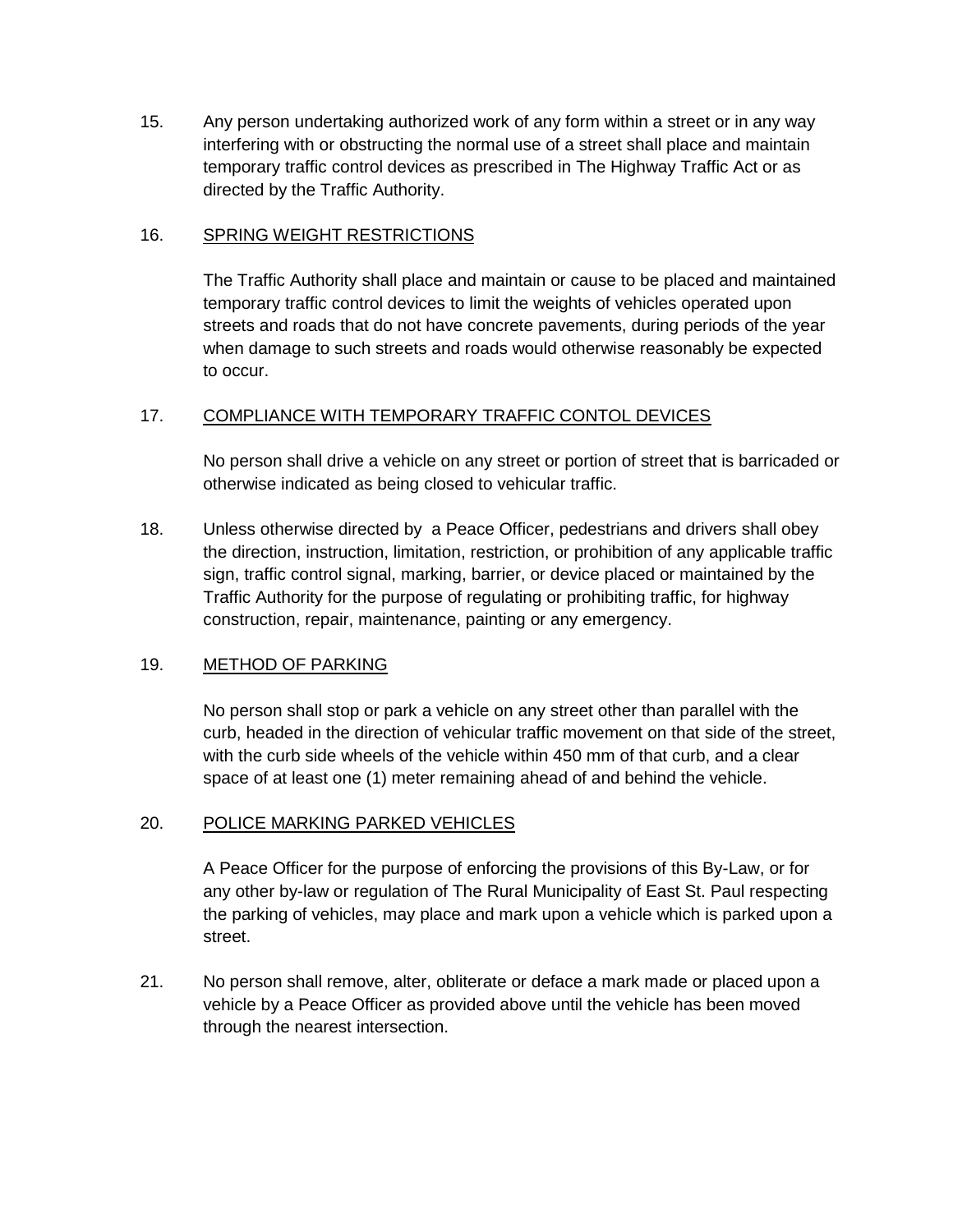### 22. TRAFFIC TICKET

The traffic ticket attached to this By-Law as Schedule "A" showing the rates and terms of payment be hereby ratified, approved and sanctioned.

### 23. REMOVAL OF TRAFFIC TICKET FROM VEHICLE

No person, other than a person having charge of a vehicle, shall removed from the vehicle a ticket or notice placed thereon by a Peace Officer to notify the owner or person in charge of the vehicle of an alleged contravention of a provision of this By-Law respecting the stopping or parking of vehicles.

### 24. STOPPING AND PARKING PROVISIONS NOT EXCLUSIVE

The provisions of this By-Law dealing with restrictions on stopping or parking shall not relieve any person from the duty to observe other and more restrictive provisions, prohibiting or limiting the stopping or parking of vehicles in specified places or at specified times.

### 25. COMPLIANCE WITH SIGNS REGULATING PARKING AND STOPPING

Council may, by resolution, regulate the parking and stopping on any street or part of a street in addition to the restrictions contained within Section 29 of this by-law and shall cause such restriction to be exhibited on traffic control devices at the appropriate location.

Where a traffic control device is placed or maintained.

- a. To prohibit the stopping or parking of vehicles at any time or during the hours stated on the sign on the street or any portion thereof; or
- b. To limit the time during which vehicles may be parked on the street or any portion thereof either during the whole of any day or during a part thereof,

No person shall stop or park a vehicle or cause or permit a vehicle to remain stationary on the street or portion thereof to which the device relates in contravention of the device or for a period longer than or otherwise than is authorized by the device.

#### 26. PROHIBITIONS OF STOPPING OR PARKING

No person shall stop or park a vehicle on a street

a. That is an alley;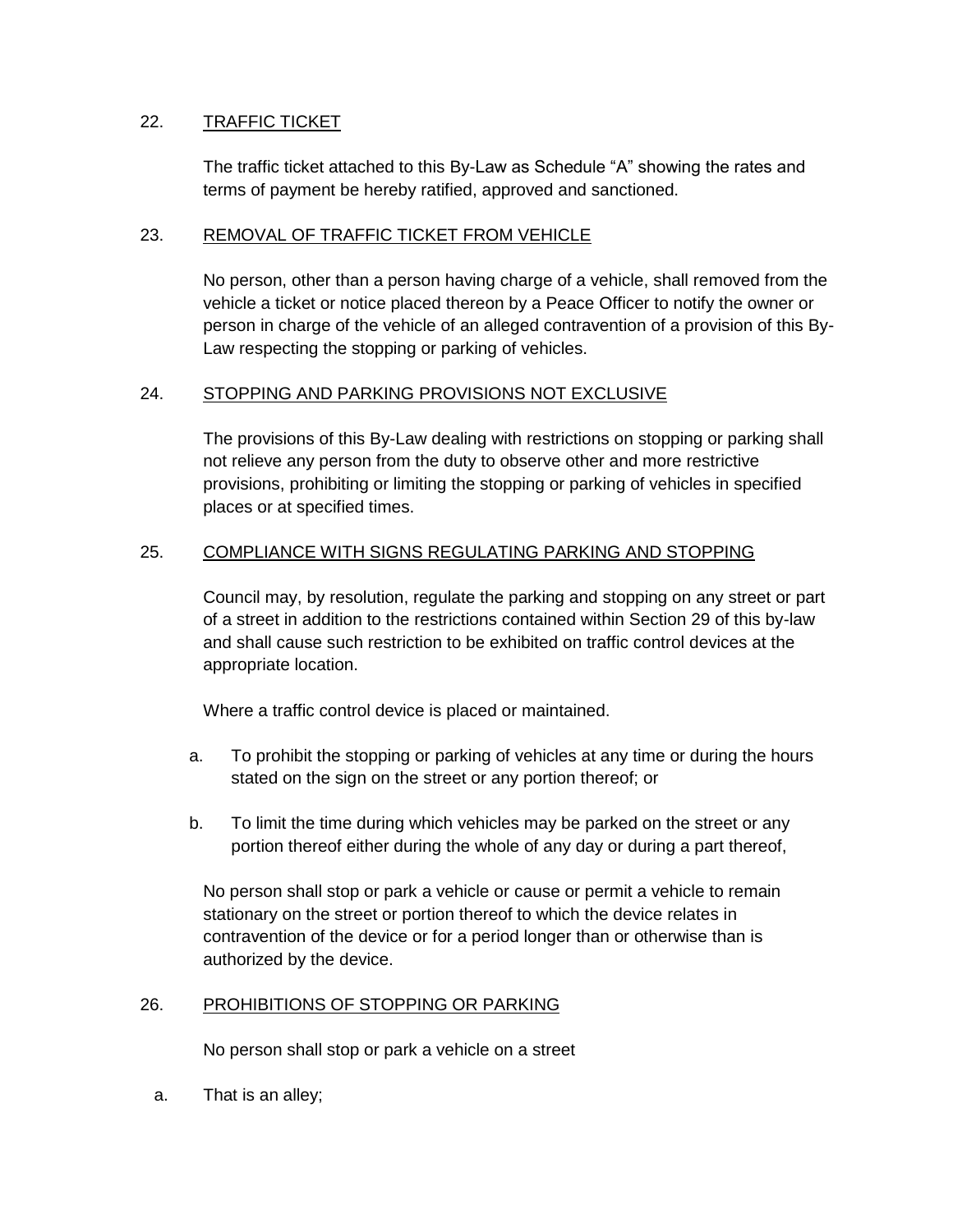- b. In a loading zone except temporarily, whether the vehicle is occupied or not, for the purpose of, and while actually engaged in, loading or unloading;
- c. As to obstruct the free flow of traffic.

### 27. BOULEVARDS

No person shall drive a vehicle onto or along a boulevard or park or stop a vehicle on a boulevard.

#### 28. PARKING

No person shall park any vehicle on a street for a period of time longer than twentyfour hours. In addition to any penalty or fine levied as a result of any infraction under this By-Law, the Chief Constable may remove or cause to be removed any vehicle parked or operated in contravention of this By-Law, at the vehicle owner's expense.

### 29. TRUCK, TRUCK TRACTOR & TRAILER, MOTORHOME, BUS PARKING, LIMITED TO ONE HOUR

No person shall park a truck or truck tractor, and trailer, motor home, bus with more than four tires, for a period of time longer than one hour except for the purpose of and while actually engaged in loading or unloading, and except for the purpose of transporting a tradesman to and from premises in the immediate area being worked on by said tradesman. No person shall leave unattended or unattached, a trailer or any type upon highway.

# 30. PARKING ON ONE SIDE OF RESIDENTIAL STREETS

- a. Unless otherwise designated by traffic sign, no person shall park a vehicle upon the west side of a street extending in a north/south direction or on the south side of a street extending in an east/west direction, where there exists a single roadway of 12 meters in width or less excepting when otherwise required by other provisions in respect of particular streets or portions of streets.
- b. No person shall park a vehicle at any time upon the inner or shortest side of the roadway in a bay area where there exists a single roadway of 12 meters or less in width, excepting when otherwise required by other provisions in respect of particular streets or portions of streets.

# 31. PARKING EXEMPTIONS

The provision of this By-Law prohibiting or regulating stopping shall not apply to:

a. Vehicles of the Police Department of The Rural Municipality of East St. Paul;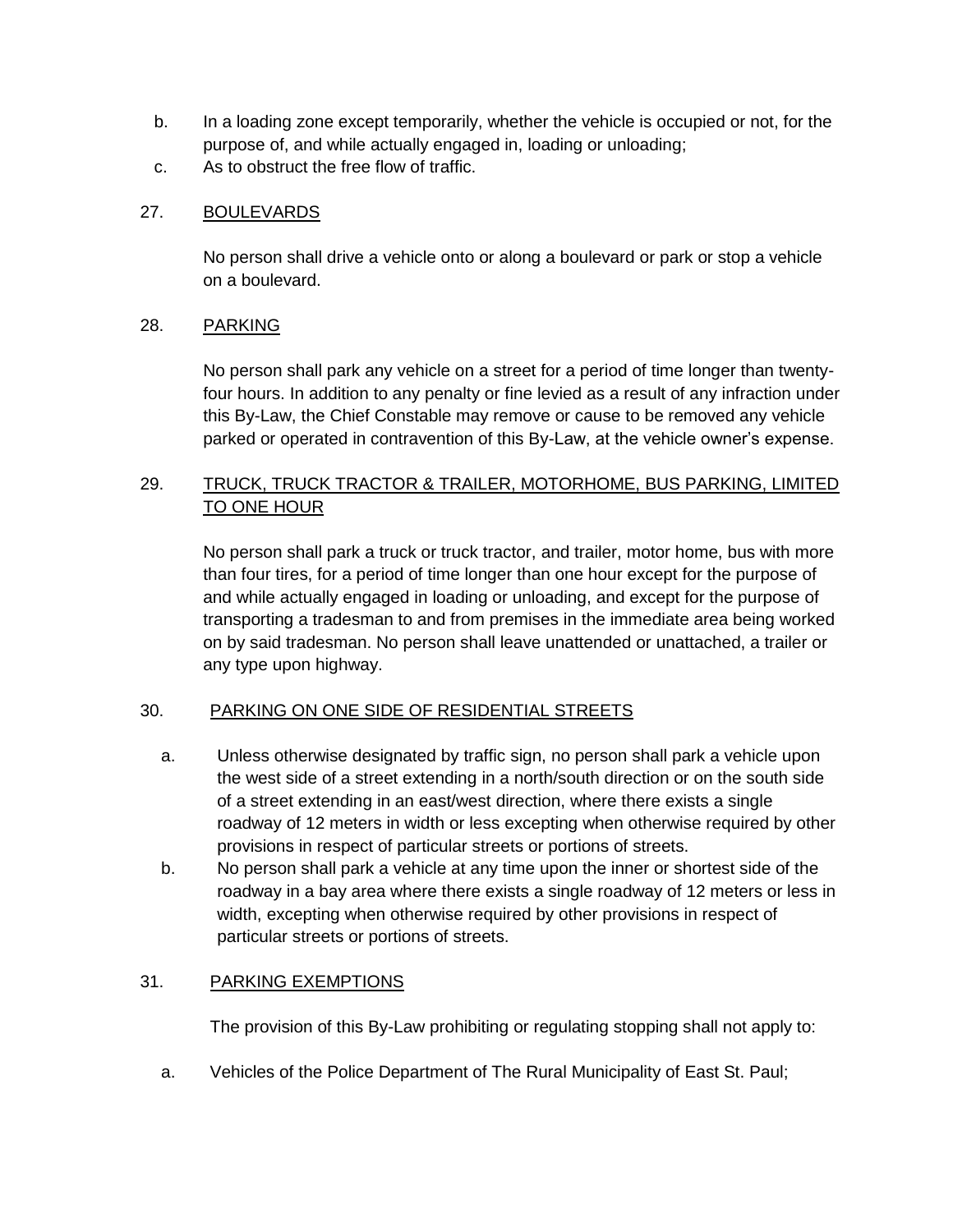- b. Vehicles of or employed by The Rural Municipality of East St. Paul while in use in connection with work of necessity being done in or near a highway requiring them to stop or be parked in contravention of any such provisions; and
- c. Vehicles of the Government of Manitoba, the Government of Canada, or a public utility if such vehicles have the owner's name painted thereon and are actually engaged in work of necessity on or near a highway requiring them to stop or be parked in contravention of any such provisions.

# 32. REMOVAL OF VEHICLES TO ACCOMMODATE SNOW REMOVAL ON STREET **MAINTENANCE**

The Traffic Authority may remove or cause to be removed from a street, a vehicle that is stopped or parked in a position that causes it to interfere with removal of snow from the street or maintenance of the street.

### 33. ADVERTISING VEHICLES PROHIBITED FROM STOPPING

No person shall stop or park on a street an advertising vehicle, a vehicle displayed for sale, or a vehicle being used for the purpose of displaying goods, wares or merchandise, or a vehicle from which goods, wares or merchandise are being sold.

### 34. FUNERAL PROCESSIONS

The driver of every vehicle in a funeral procession indicated in a special manner, upon approaching a traffic control signal showing a red traffic control light, or a stop sign, shall cause the vehicle to slow down or stop as may be necessary for safety, but may then proceed cautiously past said traffic control signal or stop sign. The driver of each of the other vehicles in the procession shall have the right-of-way over all other vehicles upon the highway at the intersection or place where the signal or stop sign is situated.

# 35. TRAFFIC SIGNS AT A PRIVATE APPROACH

Where a traffic sign bearing words "Entrance Only", "Exit Only" or words to the same effect, or restricting or regulating the mode of entrance to or exit from a private approach, is erected at or near an approach, the driver of every vehicle shall obey the direction on any such traffic sign.

# 36. ROUTE OF TRUCK TRAVEL

All trucks and truck tractors within The Rural Municipality of East St. Paul shall be operated only over and along streets or sections of streets set fourth as full time Truck Routes (open Monday to Sunday, both inclusive, at all times) in Schedule "B", but any truck may operate upon any street where necessary to conduct the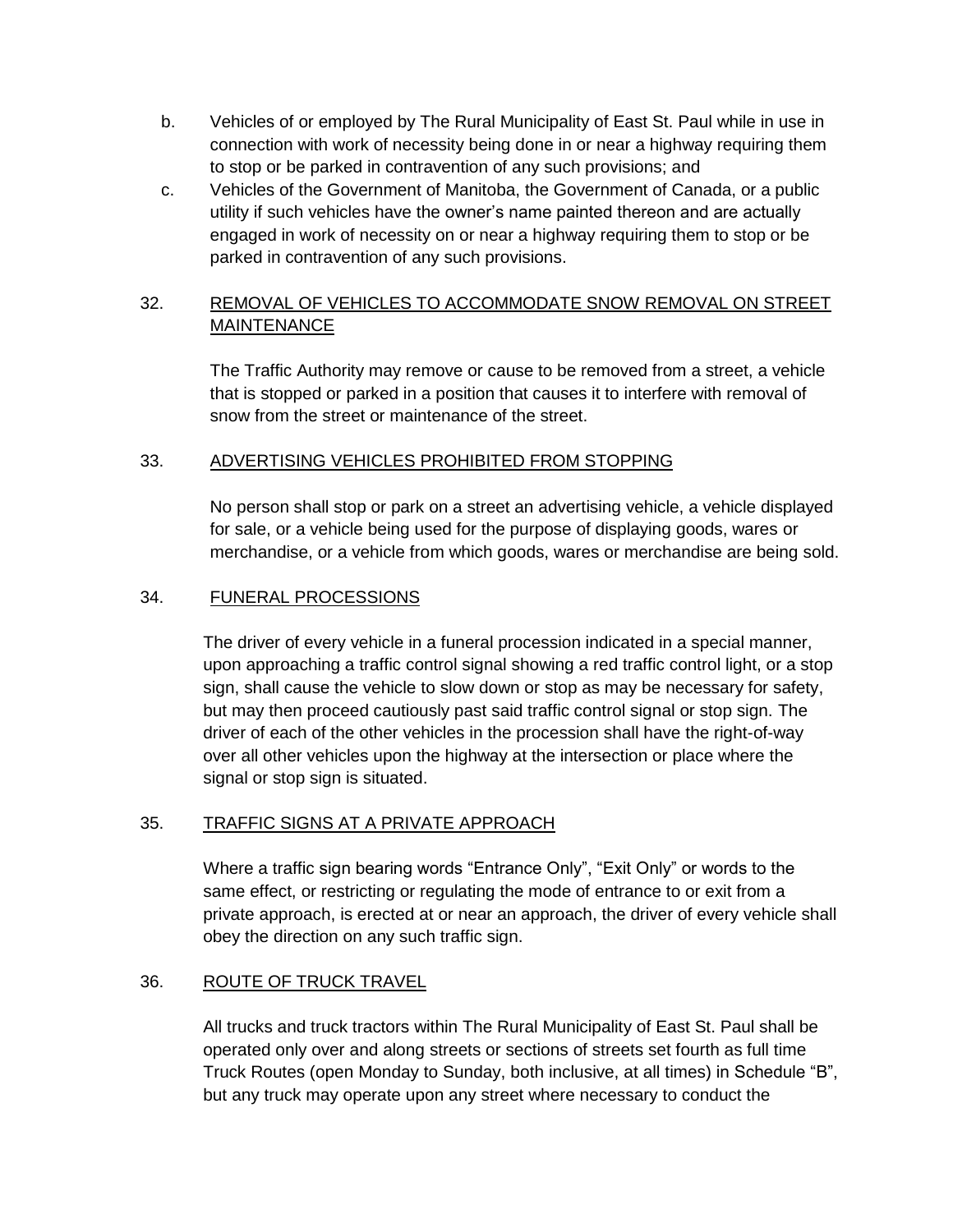business at a destination point, provided that Trucks Routes are used until reaching the intersection nearest to the destination point provided that Truck Routes are used until reaching the intersection nearest to the destination point. Upon leaving the destination point, a truck or truck tractor shall return by the shortest routing to a Truck Route.

- 37. Every person found guilty of breach of Section 35 shall be liable to a minimum fine of \$75.00 in addition to costs.
- 38. All streets and sections of streets set fourth as Truck Routes in Schedule 1 shall be further identified as Truck Routes by appropriate Truck Route signs except where Section 39 applies and shall remain open as Truck Routes, Monday to Sunday, both days inclusive, at all times.
- 39. Where "Route" signs of the type approved by The Highway Traffic and Motor Transport Board of the Province of Manitoba for use in and adjacent to The Rural Municipality of East St. Paul are installed and maintained on a street or section of street, the street or section of street shall be deemed to be a Truck Route within the terms of the By-Law.
- 40. Where Provincial Truck Highway signs or Provincial Road signs of the Province of Manitoba are installed and maintained on a street or section of street, the street or section of street shall be deemed to be a Truck Route within the terms of the By-Law
- 41. The Public Works Superintendent shall keep and maintain a current map setting out the streets and section of streets set forth as Truck Routes in Schedule 1 hereto, and shall make available to the public, copies of the map at no charge.
- 42. No person shall drive or move, or permit or cause to be driven or moved, a truck or truck tractor or combination of either one of them with a trailer or trailers on any street in The Rural Municipality of East St. Paul when the gross weight thereof is in excess of that set out in the provisions of The Highway Traffic Act and regulations applicable thereto.
- 43. The operator of a truck may go off the Truck Route to his residence or business, if the truck is unladen except for non-commercial goods or belongings or for the purpose of emergency repairs.
- 44. No person shall park any vehicle on a highway in front of the entrance to a place of worship, school, theatre, curling rink, skating rink, dance hall or any hall where public gathering are held.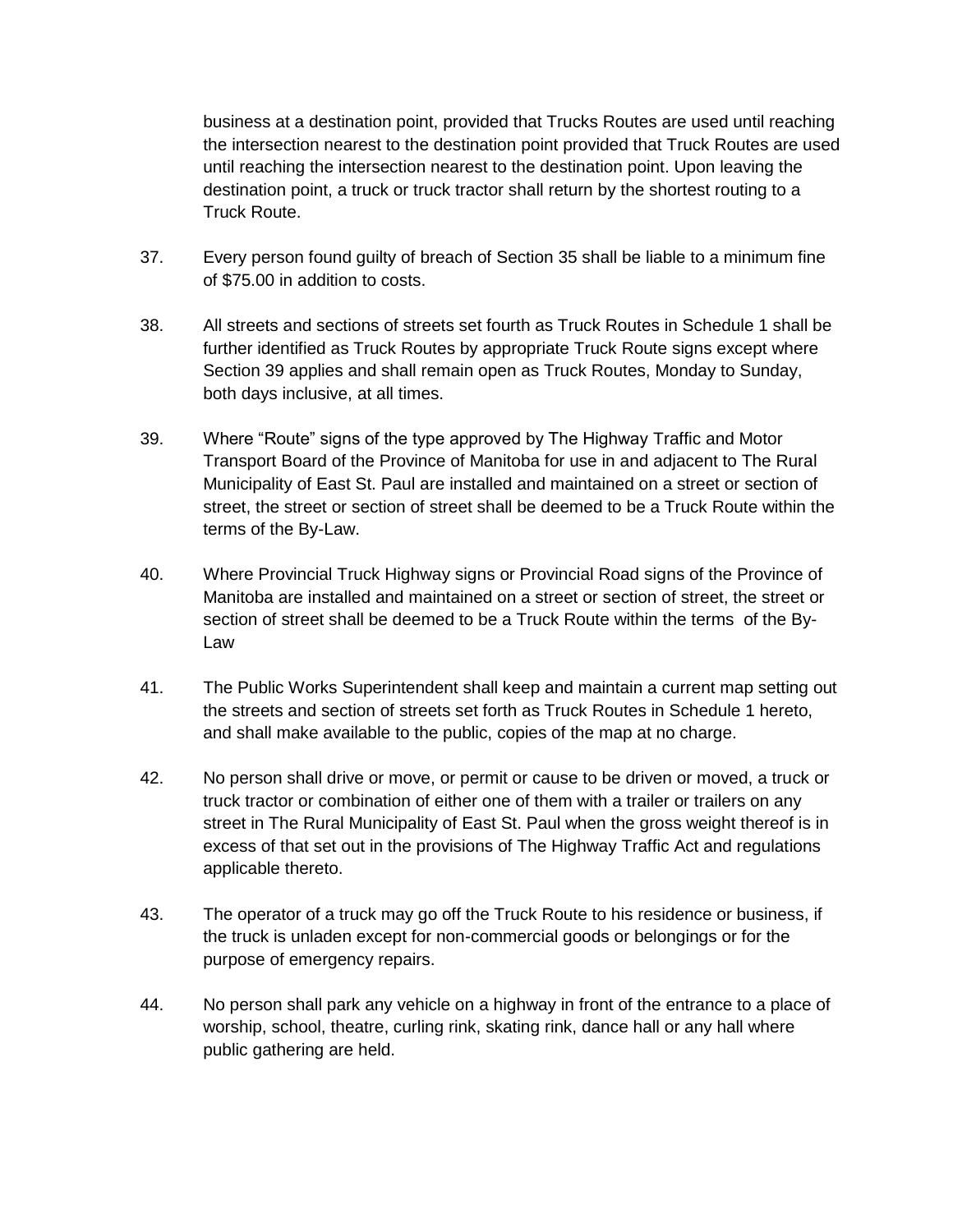- 45. No person, or persons, shall stand in groups, or sit, or lounge on any of the highways or sidewalks in such a manner as to cause, or to be likely to cause, any obstruction to the free use of said highways and/or sidewalks by any other person.
- 46. No driver of a vehicle shall splash water or mud on a pedestrian.

### 47. AGE OF DRIVER OF A HORSE DRAWN VEHICLE

No person under the age of 16 years shall ride a horse or drive a horse drawn vehicle upon any street or portion of street.

# 48. TIME

A reference to time shall be deemed to be a reference to Daylight Saving Time when such is in current use in The Rural Municipality of East St. Paul and at all other times to Central Standard Time applicable to The Rural Municipality of East St. Paul.

### 49. PENALTY

Every person or corporation found guilty of a breach of any provision of this By-Law, unless a penalty or fine is specifically provided therefore, shall be liable to a fine not exceeding One Thousand Dollars (\$1,000.000) in addition to costs.

#### 50. SCHEDULES TO BY-LAW

The Schedules to this By-Law are part of the By-Law and shall be identified by the signatures of the Reeve and the Secretary – Treasurer of the Municipality.

# 51. LIABILITY OF OWNERS AND DRIVERS

The owner of a vehicle shall incur the penalties provided for a violation of this By-Law unless at the time of the violation the motor vehicle was in the possession of some person other than the owner or his chauffeur without the owner's consent, and the driver of a motor vehicle who is not the owner shall also incur the penalties provided for any such violation.

- 52. That By-Law No. 90-30, By-Law No. 93-29 and By-Law No. 94-28 are hereby rescinded.
- 53. This By-law shall come into force and effect on the date of the final reading thereof.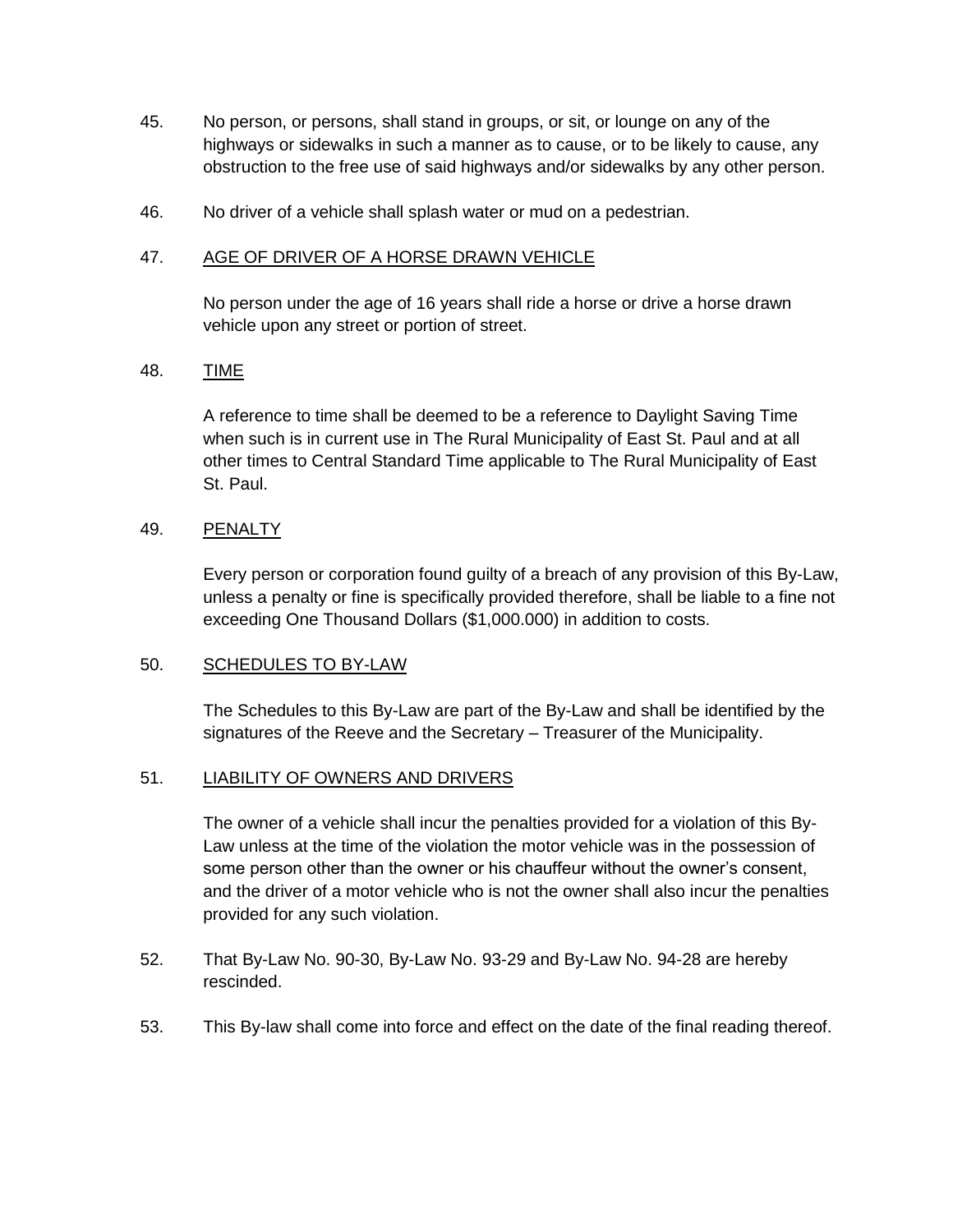DONE AND PASSED by the Council of the Rural Municipality of East St. Paul, in Council duly assembled in East St. Paul, in Manitoba, this 21st day of May, A.D. 1996.

Reeve

Secretary – Treasurer

\_\_\_\_\_\_\_\_\_\_\_\_\_\_\_\_\_\_\_\_\_\_\_\_\_\_\_\_\_\_\_\_

\_\_\_\_\_\_\_\_\_\_\_\_\_\_\_\_\_\_\_\_\_\_\_\_\_\_\_\_\_\_\_\_

Read a first time this 21st day of May, A.D. 1995 Read a Second time this 21st day of May, A.D. 1995 Read a Third time this 21st day of May, A.D. 1995